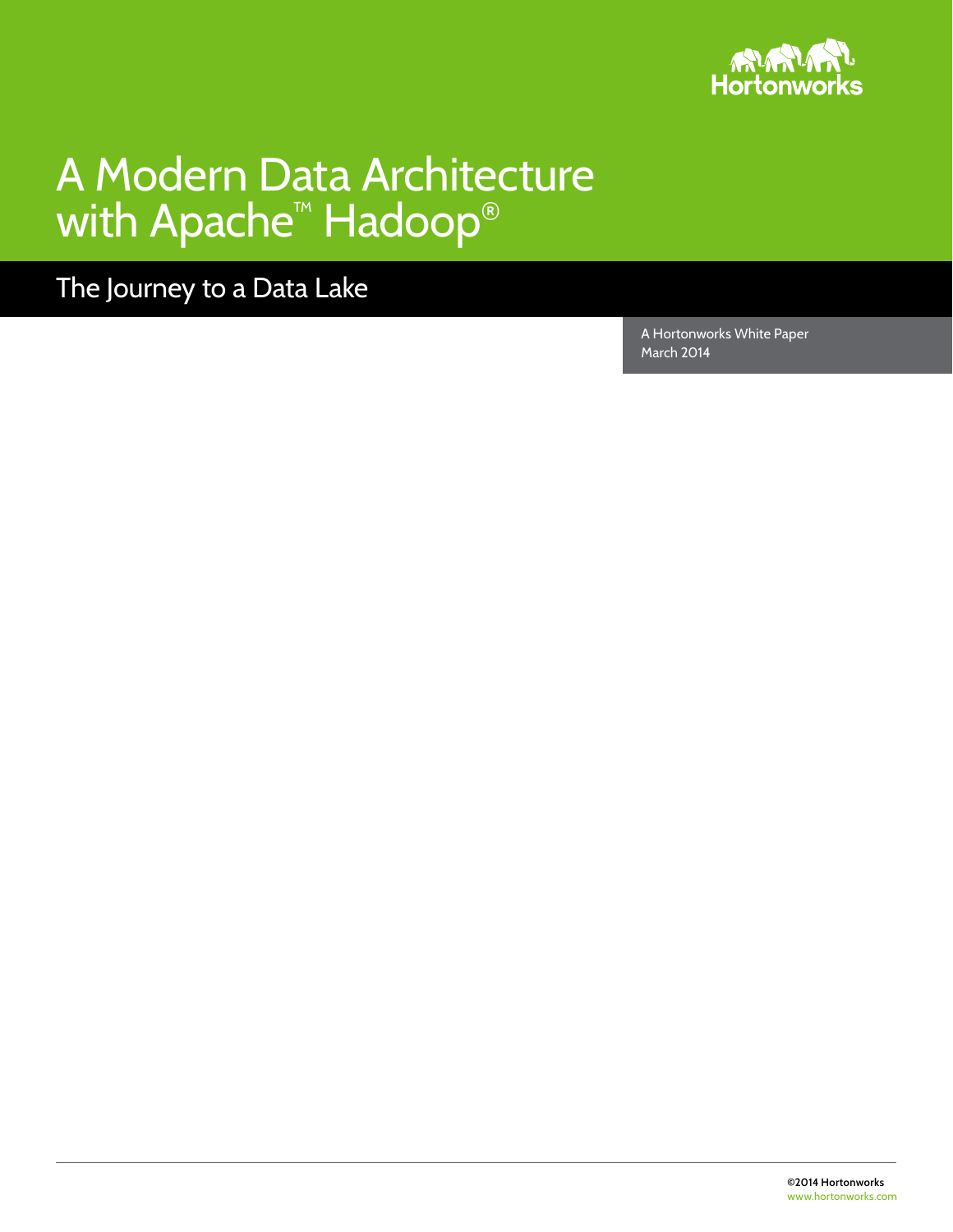### **Executive Summary**

Apache Hadoop didn't disrupt the datacenter, the data did.

Shortly after Corporate IT functions within enterprises adopted large scale systems to manage data then the Enterprise Data Warehouse (EDW) emerged as the logical home of all enterprise data. Today, every enterprise has a Data Warehouse that serves to model and capture the essence of the business from their enterprise systems.

The explosion of new types of data in recent years – from inputs such as the web and connected devices, or just sheer volumes of records – has put tremendous pressure on the EDW.

In response to this disruption, an increasing number of organizations have turned to Apache Hadoop to help manage the enormous increase in data whilst maintaining coherence of the Data Warehouse.

This paper discusses Apache Hadoop, its capabilities as a data platform and how the core of Hadoop and its surrounding ecosystem solution vendors provides the enterprise requirements to integrate alongside the Data Warehouse and other enterprise data systems as part of a modern data architecture, and as a step on the journey toward delivering an enterprise 'Data Lake'.

An enterprise data lake provides the following core benefits to an enterprise:

**New efficiencies** for data architecture through a significantly lower cost of storage, and through optimization of data processing workloads such as data transformation and integration.

**New opportunities** for business through flexible 'schema-on-read' access to all enterprise data, and through multi-use and multi-workload data processing on the same sets of data: from batch to real-time.

Apache Hadoop provides these benefits through a technology core comprising:

**Hadoop Distributed Filesystem.** HDFS is a Java-based file system that provides scalable and reliable data storage that is designed to span large clusters of commodity servers.

**Apache Hadoop YARN.** YARN provides a pluggable architecture and resource management for data processing engines to interact with data stored in HDFS. *For an independent analysis of Hortonworks Data Platform, download* Forrester Wave™: Big Data Hadoop Solutions, Q1 2014 *from Forrester Research.*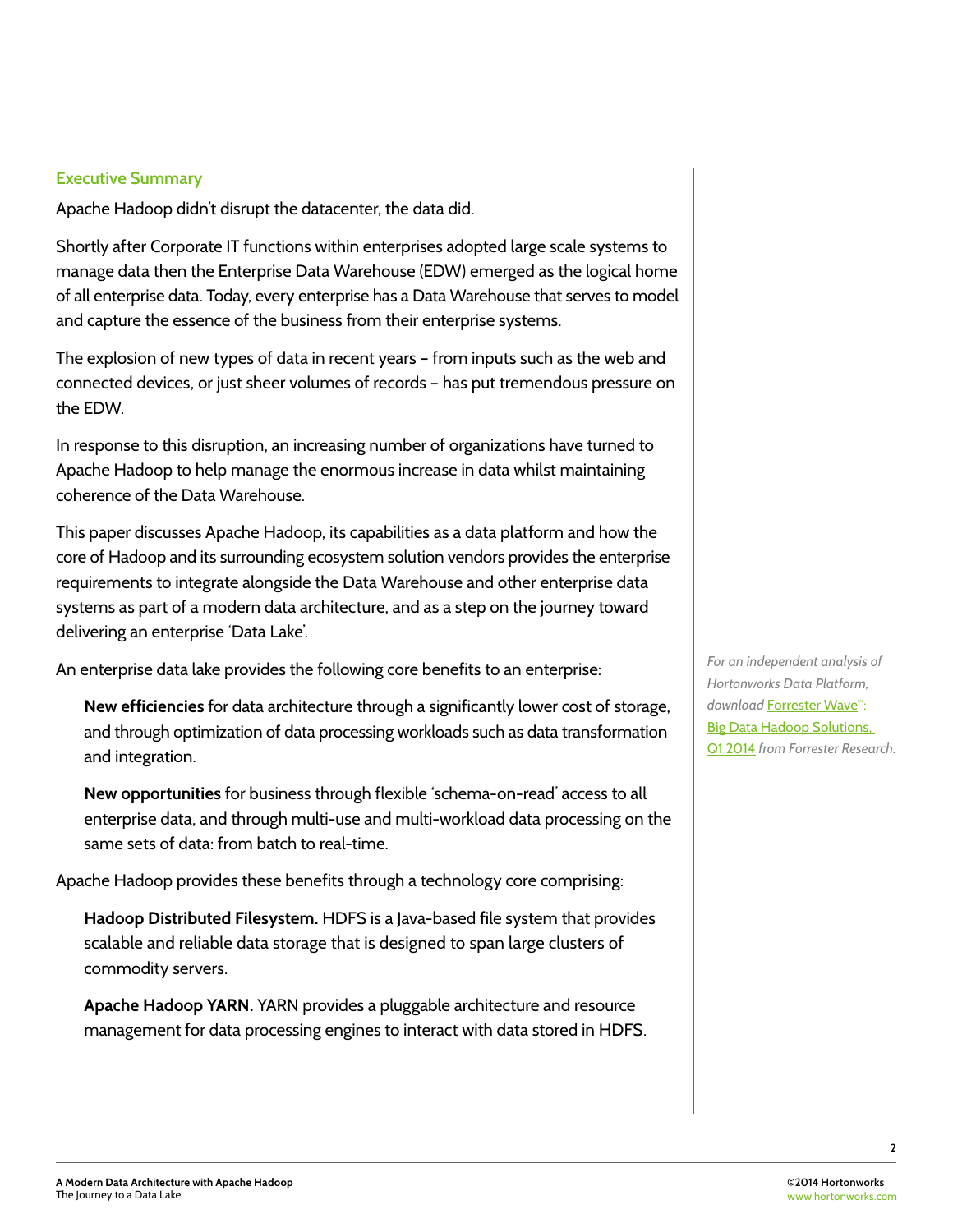### The Disruption in the Data

Corporate IT functions within enterprises have been tackling data challenges at scale for many years now. The vast majority of data produced within the enterprise stems from large scale Enterprise Resource Planning (ERP) systems, Customer Relationship Management (CRM) systems, and other systems supporting a given enterprise function. Shortly after these 'systems of record' became the way to do business the Data Warehouse emerged as the logical home of data extracted from these systems to unlock "business intelligence" applications, and an industry was born. Today, every organization has Data Warehouses that serve to model and capture the essence of the business from their enterprise systems.

#### **The Challenge of New Types of Data**

The emergence and explosion of new types of data in recent years has put tremendous pressure on all of the data systems within the enterprise. These new types of data stem from 'systems of engagement' such as websites, or from the growth in connected devices.

The data from these sources has a number of features that make it a challenge for a data warehouse:

**Exponential Growth.** An estimated 2.8ZB of data in 2012 is expected to grow to 40ZB by 2020. 85% of this data growth is expected to come from new types; with machine-generated data being projected to increase 15x by 2020. (Source IDC)

**Varied Nature**. The incoming data can have little or no structure, or structure that changes too frequently for reliable schema creation at time of ingest.

**Value at High Volumes.** The incoming data can have little or no value as individual, or small groups of records. But high volumes and longer historical perspectives can be inspected for patterns and used for advanced analytic applications.

#### **The Growth of Apache Hadoop**

Challenges of capture and storage aside, the blending of existing enterprise data with the value found within these new types of data is being proven by many enterprises across many industries from Retail to Healthcare, from Advertising to Energy.

The technology that has emerged as the way to tackle the challenge and realize the value in 'big data' is Apache Hadoop, whose momentum was described as 'unstoppable' by Forrester Research in the *Forrester Wave™: Big Data Hadoop Solutions, Q1 2014.*

The maturation of Apache Hadoop in recent years has broadened its capabilities from simple data processing of large data sets to a fully-fledged data platform with the necessary services for the enterprise from Security to Operational Management and more.

*Find out more about these new types of data at Hortonworks.com*

*• Clickstream*

*• Social Media*

*• Server Logs*

- *Geolocation*
- *Machine and Sensor*

*What is Hadoop? Apache Hadoop is an opensource technology born out of the experience of web scale consumer companies such as Yahoo, Facebook and others, who were among the first to confront the need to store and process massive quantities of digital data.*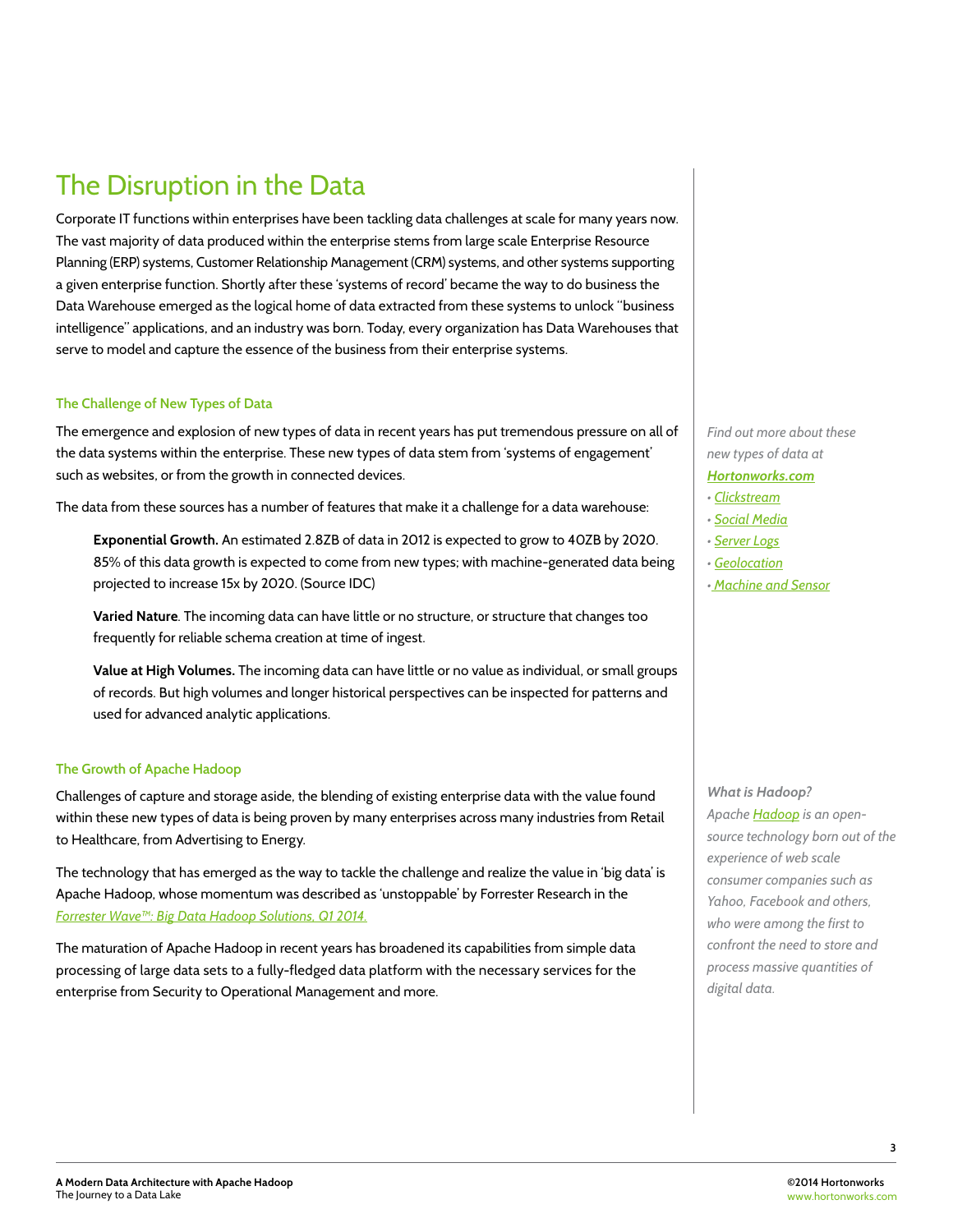# Hadoop and your existing data systems: A Modern Data Architecture

From an architectural perspective, the use of Hadoop as a complement to existing data systems is extremely compelling: an open source technology designed to run on large numbers of commodity servers. Hadoop provides a low cost scale-out approach to data storage and processing and is proven to scale to the needs of the very largest web properties in the world.



*Fig. 1 A Modern Data Architecture with Apache Hadoop integrated with existing data systems*

Hortonworks is dedicated to enabling Hadoop as a key component of the data center, and having partnered deeply with some of the largest data warehouse vendors we have observed several key opportunities and efficiencies Hadoop brings to the enterprise.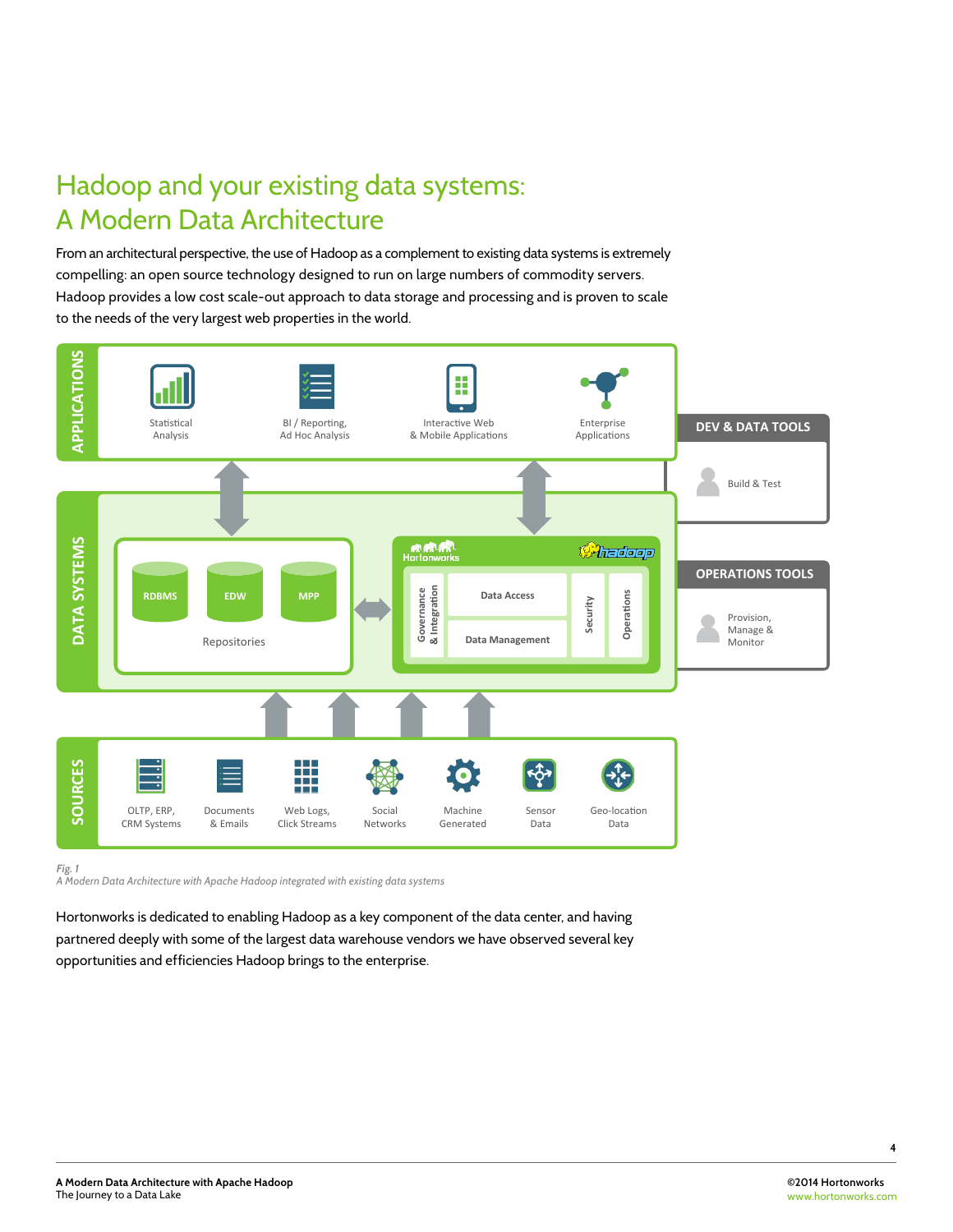#### **New Opportunities for Analytics**

The architecture of Hadoop offers new opportunities for data analytics:

**Schema On Read.** Unlike an EDW, in which data is transformed into a specified schema when it is loaded into the warehouse – requiring "Schema On Write" – Hadoop empowers users to store data in its raw form and then analysts can create the schema to suit the needs of their application at the time they choose to analyze the data – empowering "Schema On Read". This overcomes issues around the lack of structure and investing in data processing when there is questionable initial value of incoming data.

For example, assume an application exists and that combines CRM data with Clickstream data to obtain a single view of a customer interaction. As new types of data become available and are relevant (e.g. server log or sentiment data) they too can be added to enrich the view of the customer. The key distinction being that at the time the data was stored, it was not necessary to declare its structure and association with any particular application.



*Fig. 2*

**Multi-use, Multi-workload Data Processing.** By supporting multiple access methods (batch, realtime, streaming, in-memory, etc.) to a common data set, Hadoop enables analysts to transform and view data in multiple ways (across various schemas) to obtain closed-loop analytics by bringing time-to-insight closer to real time than ever before.

For example, a manufacturing plant may choose to react to incoming sensor data with real-time data processing, enable data analysts to review logs during the day with interactive processing, and run a series of batch processes overnight. Hadoop enables this scenario to happen on a single cluster of shared resources and single versions of the data.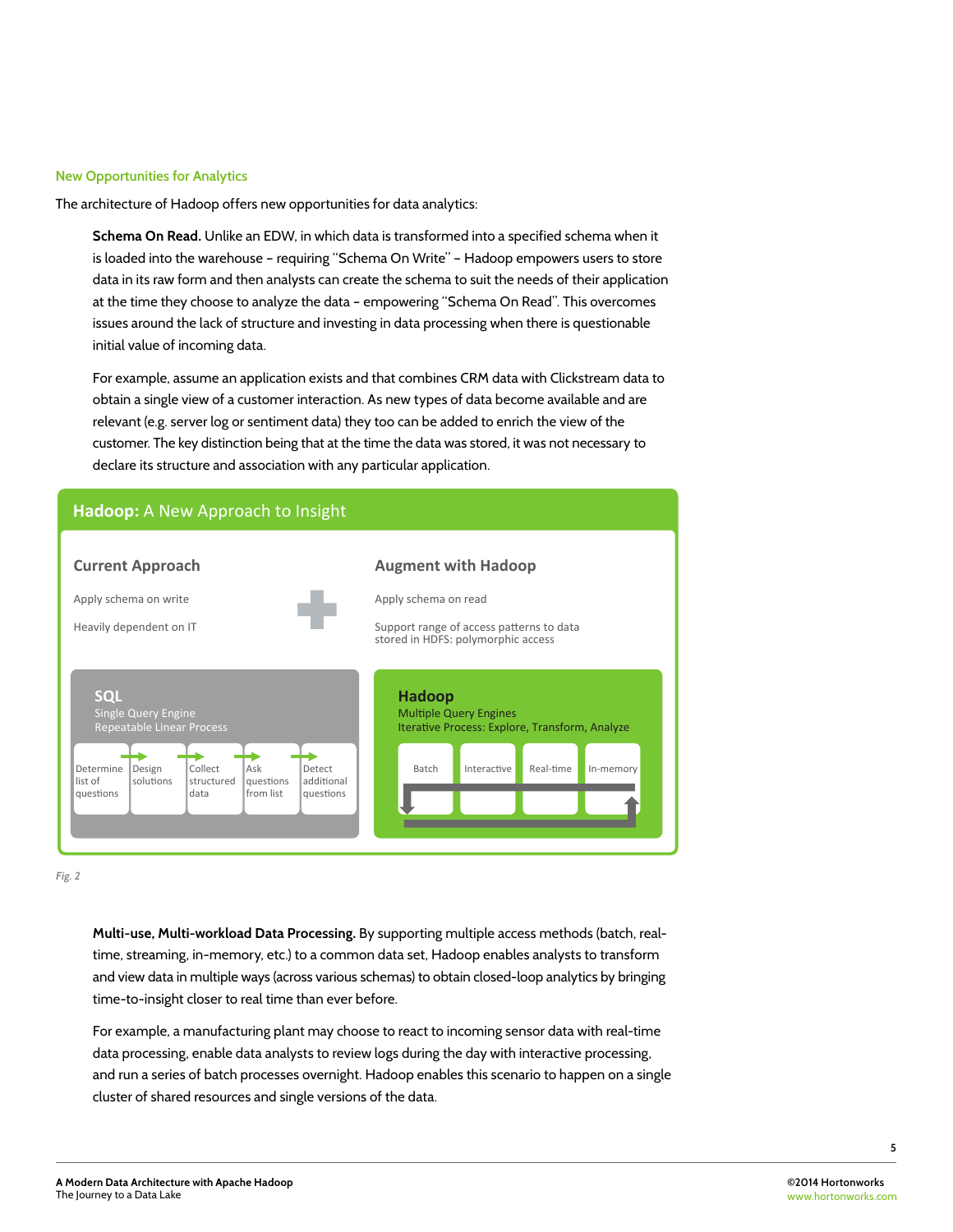#### **New Efficiencies for Data Architecture**

In addition to the opportunities for big data analytics, Hadoop offers efficiencies in a data architecture:

**Lower Cost of Storage.** By design, Hadoop runs on low-cost commodity servers and direct attached storage that allows for a dramatically lower overall cost of storage. In particular when compared to high end Storage Area Networks (SAN) from vendors such as EMC, the option of scale-out commodity compute and storage using Hadoop provides a compelling alternative and one which allows the user to scale out their hardware only as their data needs grow. This cost dynamic makes it possible to store, process, analyze, and access more data than ever before.

For example: in a traditional business intelligence application, it may have only been possible to leverage a single year of data after it was transformed from its original format, whereas by adding Hadoop it becomes possible to store that same 1 year of data in the data warehouse and 10 years of data, including its original format. The end results are much richer applications with far greater historical context.



*Fig. 3*

*Source: Juergen Urbanski, Board Member Big Data & Analytics, BITKOM*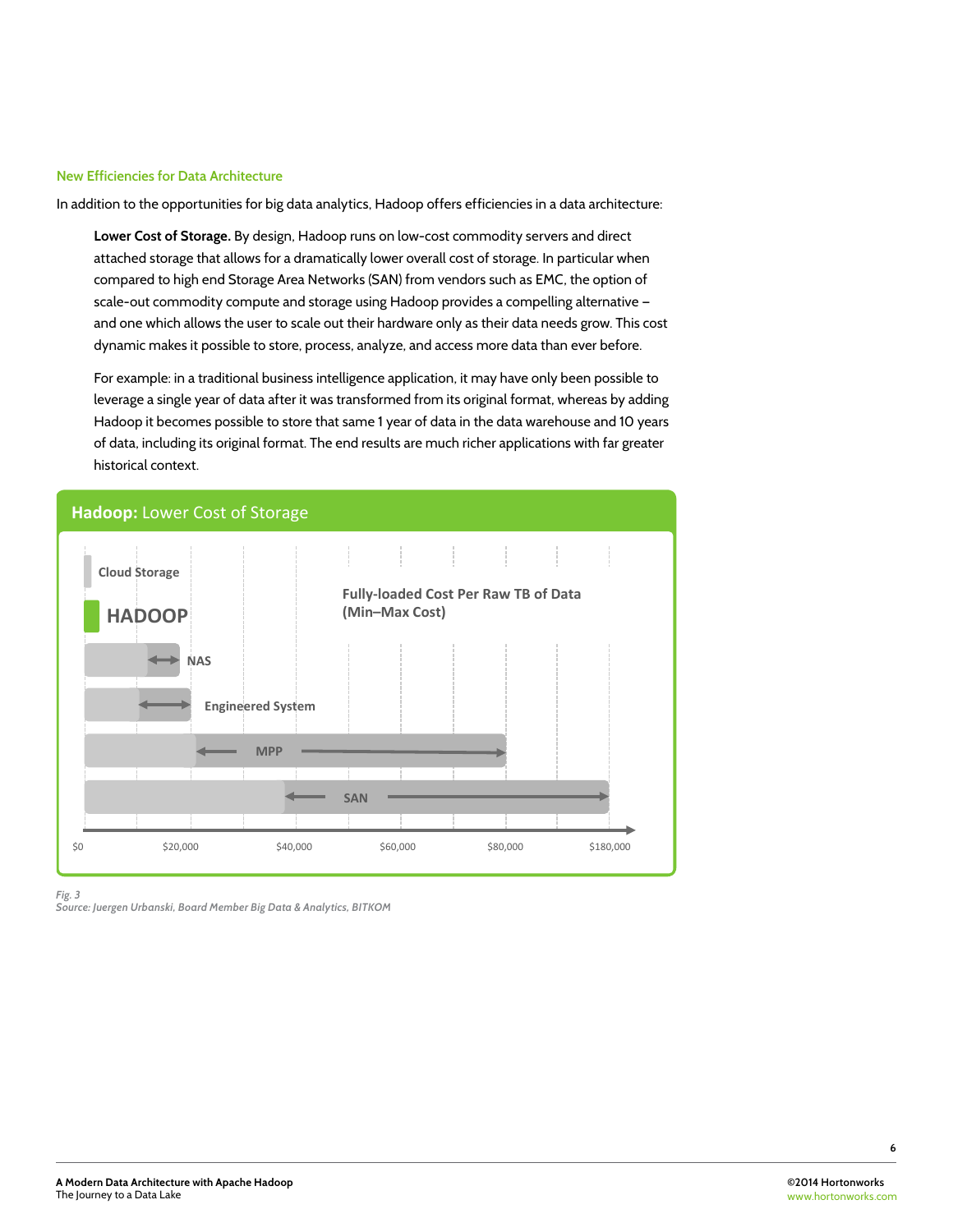**Data Warehouse Workload Optimization.** The scope of tasks being executed by the EDW has grown considerably across ETL, Analytics and Operations. The ETL function is a relatively low-value computing workload that can be performed on in a much lower cost manner. Many users off-load this function to Hadoop, wherein data is extracted, transformed and then the results are loaded into the data warehouse.

The result: critical CPU cycles and storage space can be freed up from the data warehouse, enabling it to perform the truly high value functions - Analytics and Operations - that best leverage its advanced capabilities.

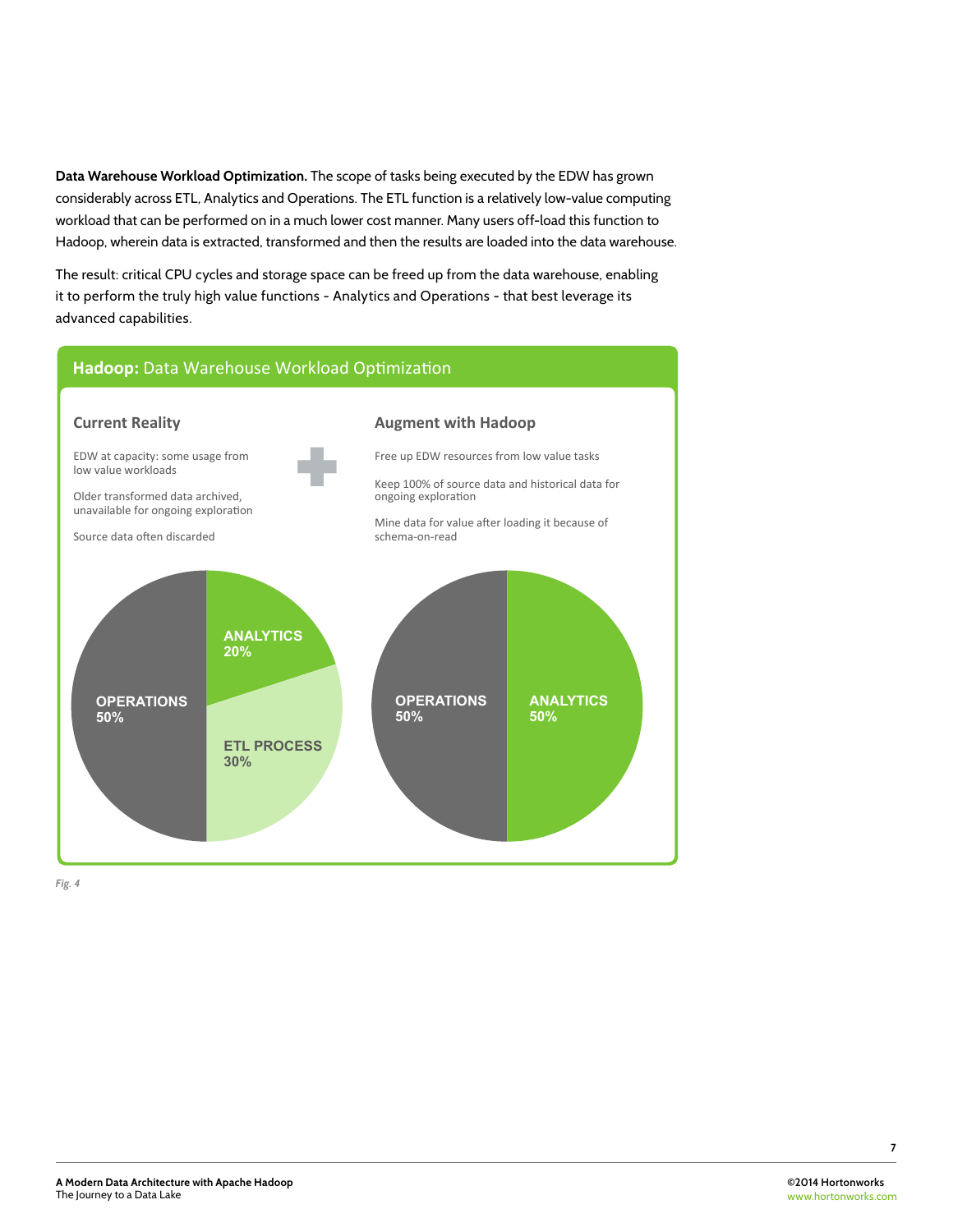# A Blueprint for Enterprise Hadoop

As Apache Hadoop has become successful in its role in enterprise data architectures, the capabilities of the platform have expanded significantly in response to enterprise requirements. For example in its early days the core components to enable storage (HDFS) and compute (MapReduce) represented the key elements of a Hadoop platform. While they remain crucial today, a host of supporting projects have been contributed to the Apache Software Foundation (ASF) by both vendors and users alike that greatly expand Hadoop's capabilities into a broader enterprise data platform.



*Fig. 5*

These Enterprise Hadoop capabilities are aligned to the following functional areas that are a foundational requirement for any platform technology:

**Data Management.** Store and process vast quantities of data in a scale out storage layer.

**Data Access.** Access and interact with your data in a wide variety of ways – spanning batch, interactive, streaming, and real-time use cases.

**Data Governance & Integration.** Quickly and easily load data, and manage according to policy.

**Security.** Address requirements of Authentication, Authorization, Accounting and Data Protection.

**Operations.** Provision, manage, monitor and operate Hadoop clusters at scale.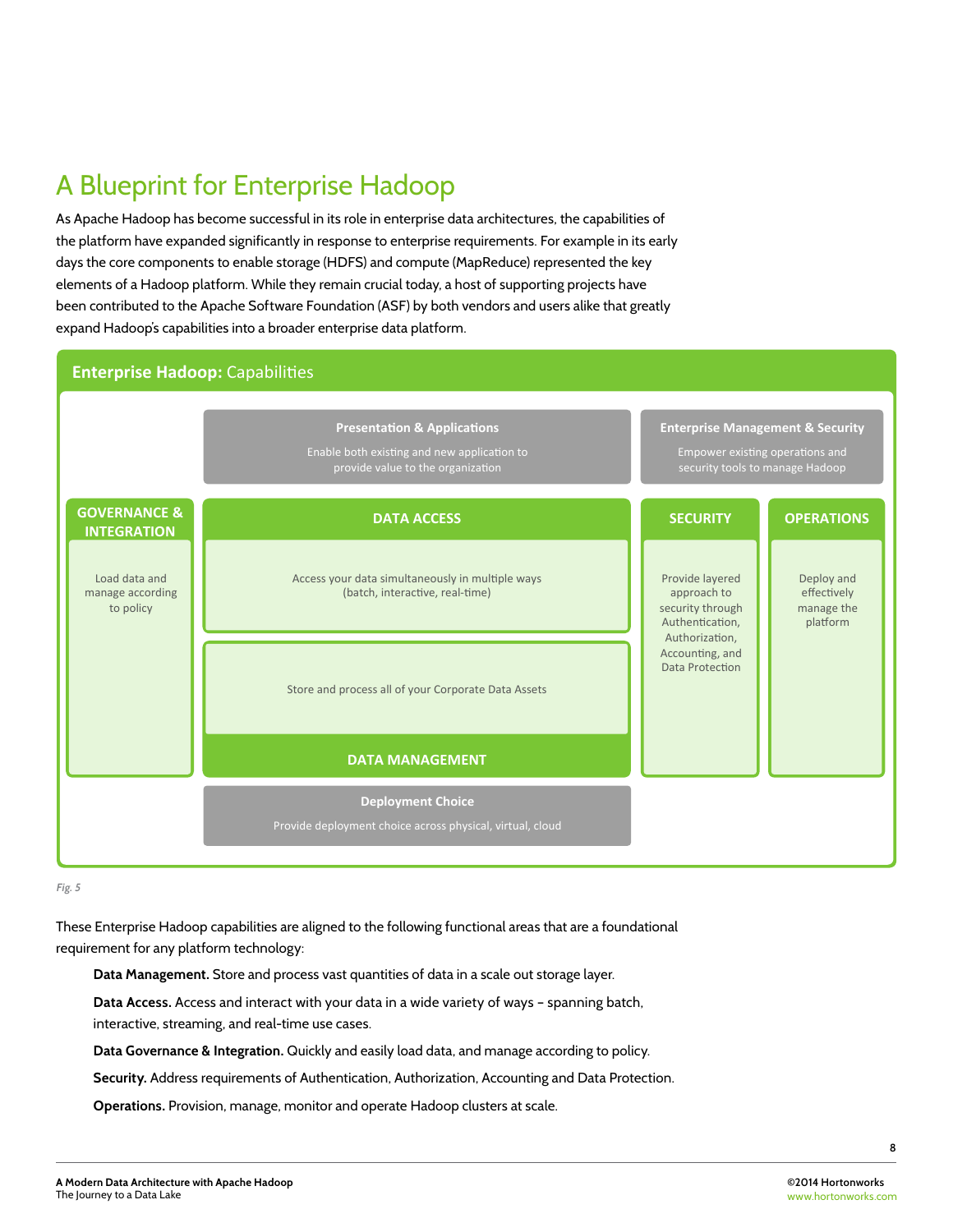The Apache projects that perform this set of functions are detailed in the following diagram. This set of projects and technologies represent the core of Enterprise Hadoop. Key technology powerhouses such as Microsoft, SAP, Teradata, Yahoo!, Facebook, Twitter, LinkedIn and many others are continually contributing to enhance the capabilities of the open source platform, each bringing their unique capabilities and use cases. As a result, the innovation of Enterprise Hadoop has continued to outpace all proprietary efforts.

### **Enterprise Hadoop: Components**



*Fig. 6*

**Data Management:** Hadoop Distributed File System (HDFS) is the core technology for the efficient scale out storage layer, and is designed to run across low-cost commodity hardware. Apache Hadoop YARN is the pre-requisite for Enterprise Hadoop as it provides the resource management and pluggable architecture for enabling a wide variety of data access methods to operate on data stored in Hadoop with predictable performance and service levels.

**Data Access:** Apache Hive is the most widely adopted data access technology, though there are many specialized engines. For instance, Apache Pig provides scripting capabilities, Apache Storm offers real-time processing, Apache HBase offers columnar NoSQL storage and Apache Accumulo offers cell-level access control. All of these engines can work across one set of data and resources thanks to YARN. YARN also provides flexibility for new and emerging data access methods, for instance Search and programming frameworks such as Cascading.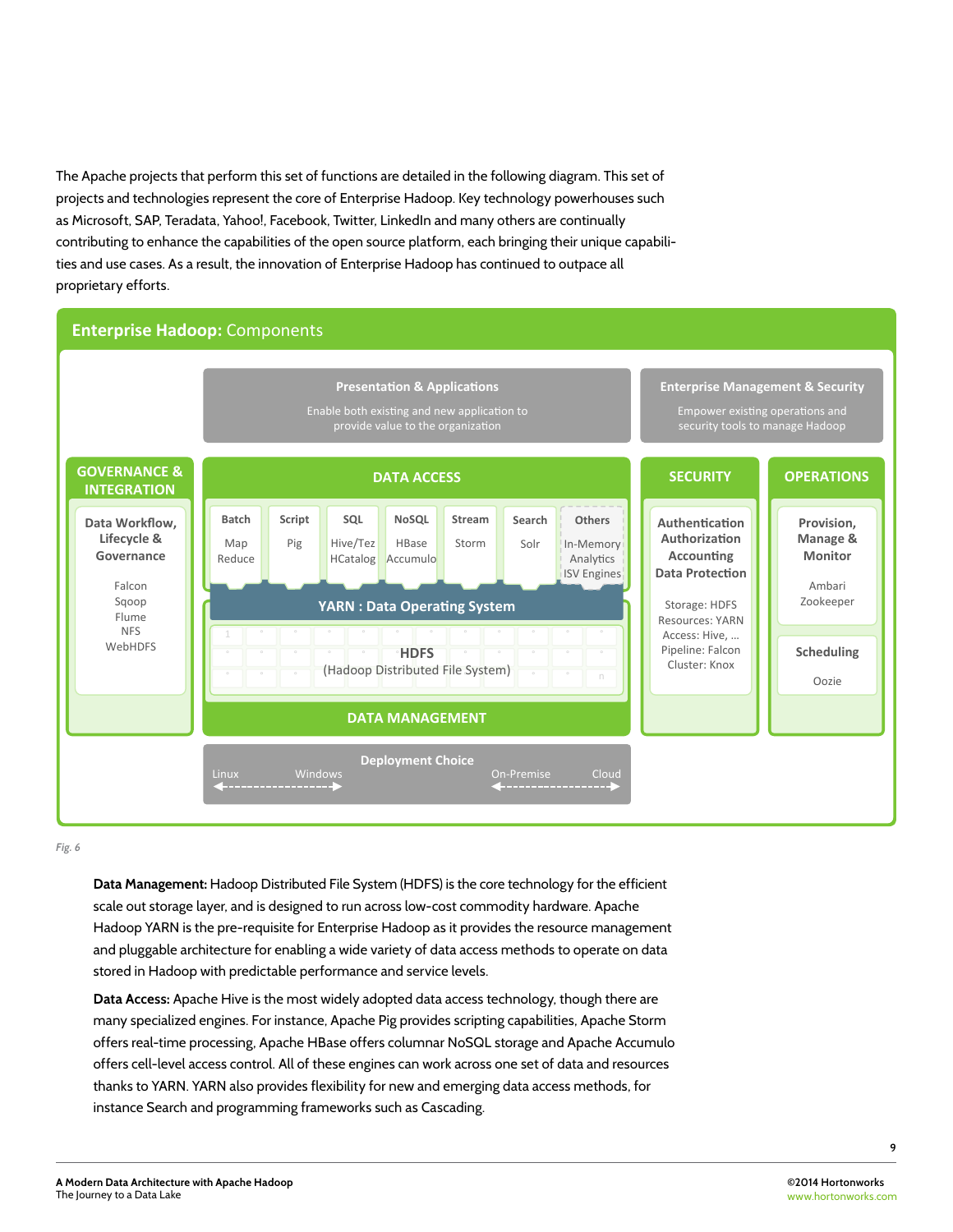**Data Governance & Integration:** Apache Falcon provides policy-based workflows for governance, while Apache Flume and Sqoop enable easy data ingestion, as do the NFS and WebHDFS interfaces to HDFS.

**Security:** Security is provided at every layer of the Hadoop stack from HDFS and YARN to Hive and the other Data Access components on up through the entire perimeter of the cluster via Apache Knox.

**Operations:** Apache Ambari offers the necessary interface and APIs to provision, manage and monitor Hadoop clusters and integrate with other management console software.

#### **A Thriving Ecosystem**

Beyond these core components, and as a result of innovation such as YARN, Apache Hadoop has a thriving ecosystem of vendors providing additional capabilities and/or integration points. These partners contribute to and augment Hadoop with given functionality, and this combination of core and ecosystem provides compelling solutions for enterprises whatever their use case. Examples of partner integrations include:

**Business Intelligence and Analytics:** All of the major BI vendors offer Hadoop integration, and specialized analytics vendors offer niche solutions for specific data types and use cases.

**Data Management and Tools:** There are many partners offering vertical and horizontal data management solutions along side Hadoop, and there are numerous tool sets – from SDKs to full IDE experiences – for developing Hadoop solutions.

**Infrastructure:** While Hadoop is designed for commodity hardware, it can also run as an appliance, and be easily integrated into other storage, data and management solutions both on-premise and in the cloud.

**Systems Integrators:** Naturally, as a component of an enterprise data architecture, then SIs of all sizes are building skills to assist with integration and solution development.

As many of these vendors are already prevalent within an enterprise, providing similar capabilities for an EDW, risk of implementation is mitigated as teams are able to leverage existing tools and skills from EDW workloads.

There is also a thriving ecosystem of new vendors that is emerging on top of the enterprise Hadoop platform. These new companies are taking advantage of open APIs and new platform capabilities to create an entirely new generation of applications. The applications they're building leverage both existing and new types of data and are performing new types of processing and analysis that weren't technologically or financially feasible before the emergence of Hadoop. The result is that these new businesses are harnessing the massive growth in data creating opportunities for improved insight into customers, better medical research and healthcare delivery, more efficient energy exploration and production, predictive policing and much more.

*Hortonworks has a deep and broad ecosystem of partners, and strategic relationships with key data center vendors:*

- *HP*
- *Microsoft*
- *Rackspace*
- *Red Hat*
- *SAP*
- *Teradata*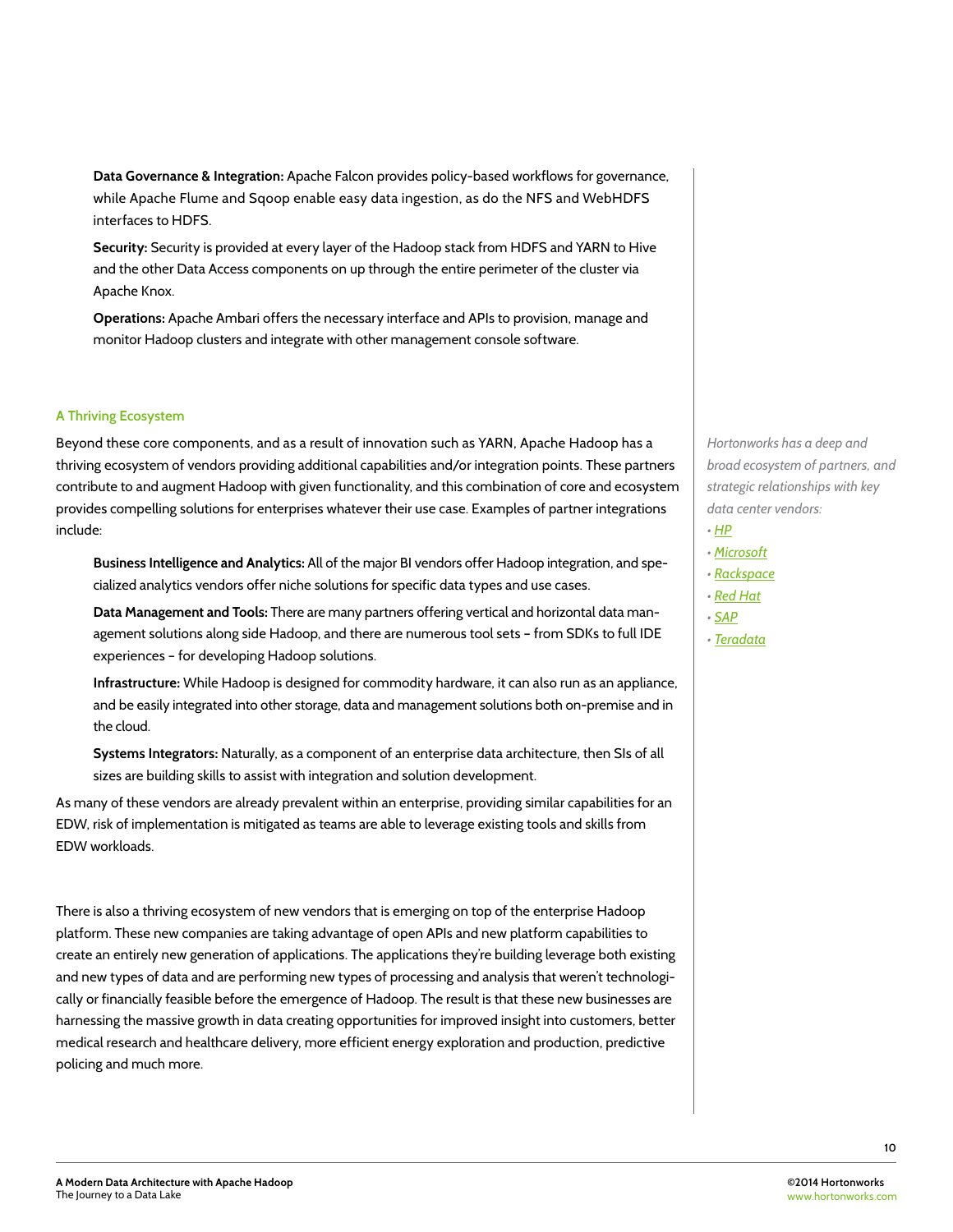### Toward a Data Lake

Implementing Hadoop as part of an enterprise data architecture is a substantial decision for any enterprise. While Hadoop's momentum is 'unstoppable', its adoption is a journey from single instance applications to a fully-fledged data lake. This journey has been observed many times across our customer base.

#### **New Analytic Applications**

Hadoop usage most typically begins with the desire to create new analytic applications fueled by data that was not previously being captured. While the specific application will be invariably unique to an industry, or organization, there are many similarities between the types of data.

Examples of analytics applications across industries include:

| <b>INDUSTRY</b>           | <b>USE CASE</b>                                                 | <b>DATA TYPE</b> |             |                              |        |              |             |                         |                           |              |
|---------------------------|-----------------------------------------------------------------|------------------|-------------|------------------------------|--------|--------------|-------------|-------------------------|---------------------------|--------------|
|                           |                                                                 | Sensor           | Server Logs | $\ensuremath{\mathsf{Text}}$ | Social | Geographic   | Machine     |                         | Clickstream<br>Structured | Unstructured |
| <b>Financial Services</b> | New Account Risk Screens                                        |                  |             |                              |        |              |             |                         |                           |              |
|                           | <b>Trading Risk</b>                                             |                  | V           |                              |        |              |             |                         |                           |              |
|                           | <b>Insurance Underwriting</b>                                   | ✓                |             | $\boldsymbol{\nu}$           |        | $\mathbf{v}$ |             |                         |                           |              |
| Telecom                   | Call Detail Records (CDR)                                       |                  |             |                              |        | $\mathbf{v}$ | $\mathbf v$ |                         |                           |              |
|                           | Infrastructure Investment                                       |                  | ✓           |                              |        |              | V           |                         |                           |              |
|                           | Real-time Bandwidth Allocation                                  |                  | V           | V                            | v      |              |             |                         |                           |              |
| Retail                    | 360° View of the Customer                                       |                  |             | ✓                            |        |              |             | $\overline{\mathbf{v}}$ |                           |              |
|                           | Localized, Personalized Promotions                              |                  |             |                              |        | V            |             |                         |                           |              |
|                           | Website Optimization                                            |                  |             |                              |        |              |             | V                       |                           |              |
| Manufacturing             | Supply Chain and Logistics                                      | V                |             |                              |        |              |             |                         |                           |              |
|                           | Assembly Line Quality Assurance                                 | V                |             |                              |        |              |             |                         |                           |              |
|                           | Crowd-sourced Quality Assurance                                 |                  |             |                              | V      |              |             |                         |                           |              |
| Healthcare                | Use Genomic Data in Medial Trials                               | $\boldsymbol{v}$ |             |                              |        |              |             |                         | V                         |              |
|                           | Monitor Patient Vitals in Real-Time                             |                  |             |                              |        |              |             |                         |                           |              |
| Pharmaceuticals           | Recruit and Retain Patients for Drug<br>Trials                  |                  |             |                              | ✓      |              |             | ✓                       |                           |              |
|                           | <b>Improve Prescription Adherence</b>                           |                  |             |                              | ✓      | v            |             |                         |                           | V            |
| Oil & Gas                 | Unify Exploration & Production Data                             | V                |             |                              |        | V            |             |                         |                           | ✓            |
|                           | Monitor Rig Safety in Real-Time                                 | $\checkmark$     |             |                              |        |              |             |                         |                           | ✓            |
| Government                | ETL Offloaded Response to Federal<br><b>Budgetary Pressures</b> |                  |             |                              |        |              |             |                         | V                         |              |
|                           | Sentiment Analysis for Government<br>Programs                   |                  |             |                              | V      |              |             |                         |                           |              |

*Enterprise Hadoop Read about other industry use cases*

- *Healthcare*
- *Telecommunications*
- *Retail*
- *Manufacturing*
- *Financial Services*
- *Oil & Gas*
- *Advertising*
- *Government*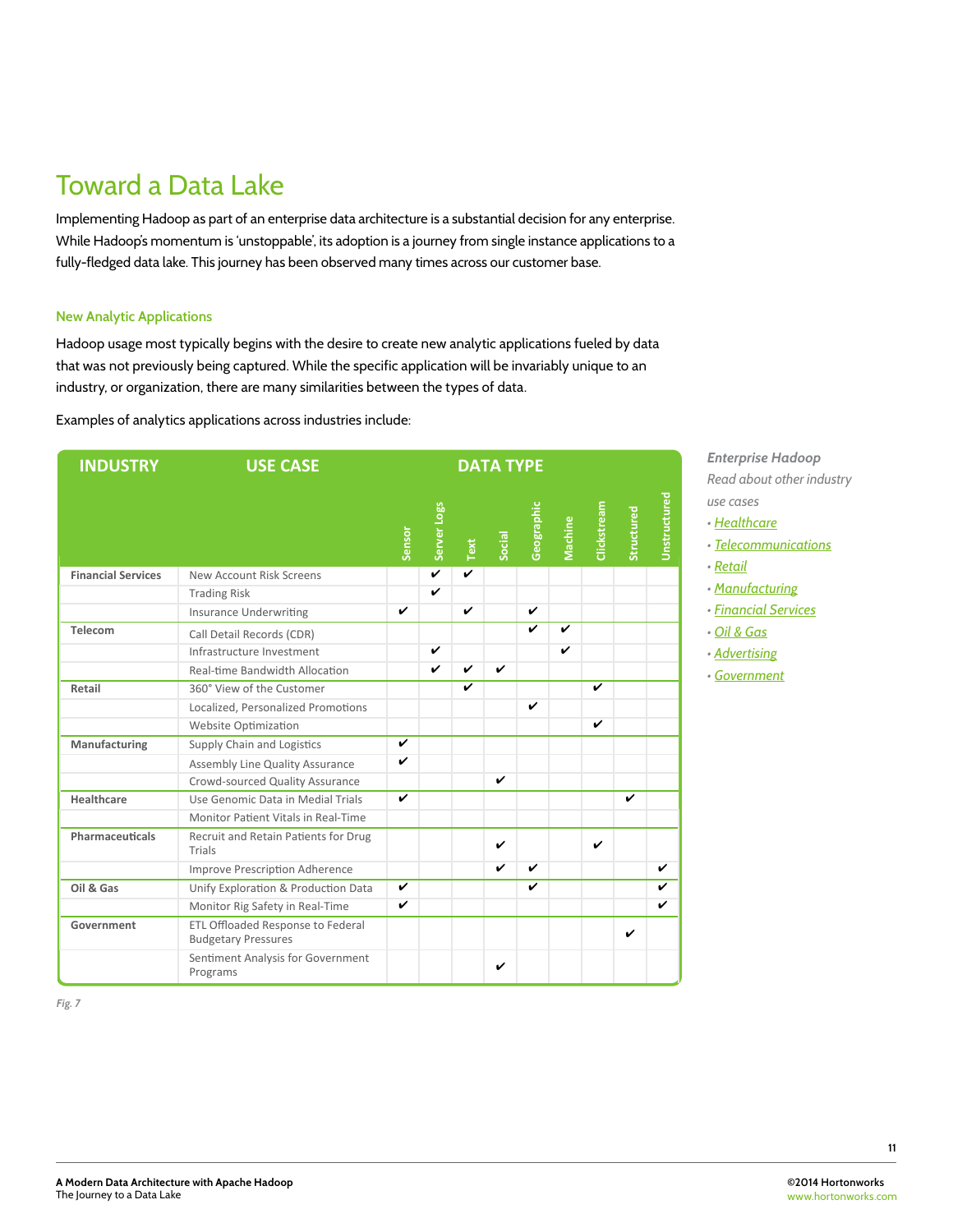#### **Increases in Scope and Scale**

As Hadoop proves its value on one or more application instances, increased scale or scope of data and operations is applied. Gradually, the resulting data architecture assists an organization across many applications.

The case studies later in the paper describe the journeys taken by customers in the retail and telecom industries in pursuit of a data lake.

| <b>Moving Toward A Data Lake</b>                                                                                                                                                                                                                                                                                                             |
|----------------------------------------------------------------------------------------------------------------------------------------------------------------------------------------------------------------------------------------------------------------------------------------------------------------------------------------------|
| Scale<br>A Modern Data Architecture<br><b>RURLIN</b><br>Hortonworks<br><b><i><i>S</i></i></b> hedeep<br><b>RDBMS</b><br>Governance<br>& Integration<br>Operations<br>Data Access<br><b>MPP</b><br>Security<br>Data Management<br><b>EDW</b><br><b>Whedoop</b><br><b>New Analytic Apps</b><br>New types of data<br>LOB-driven<br>---<br>Scope |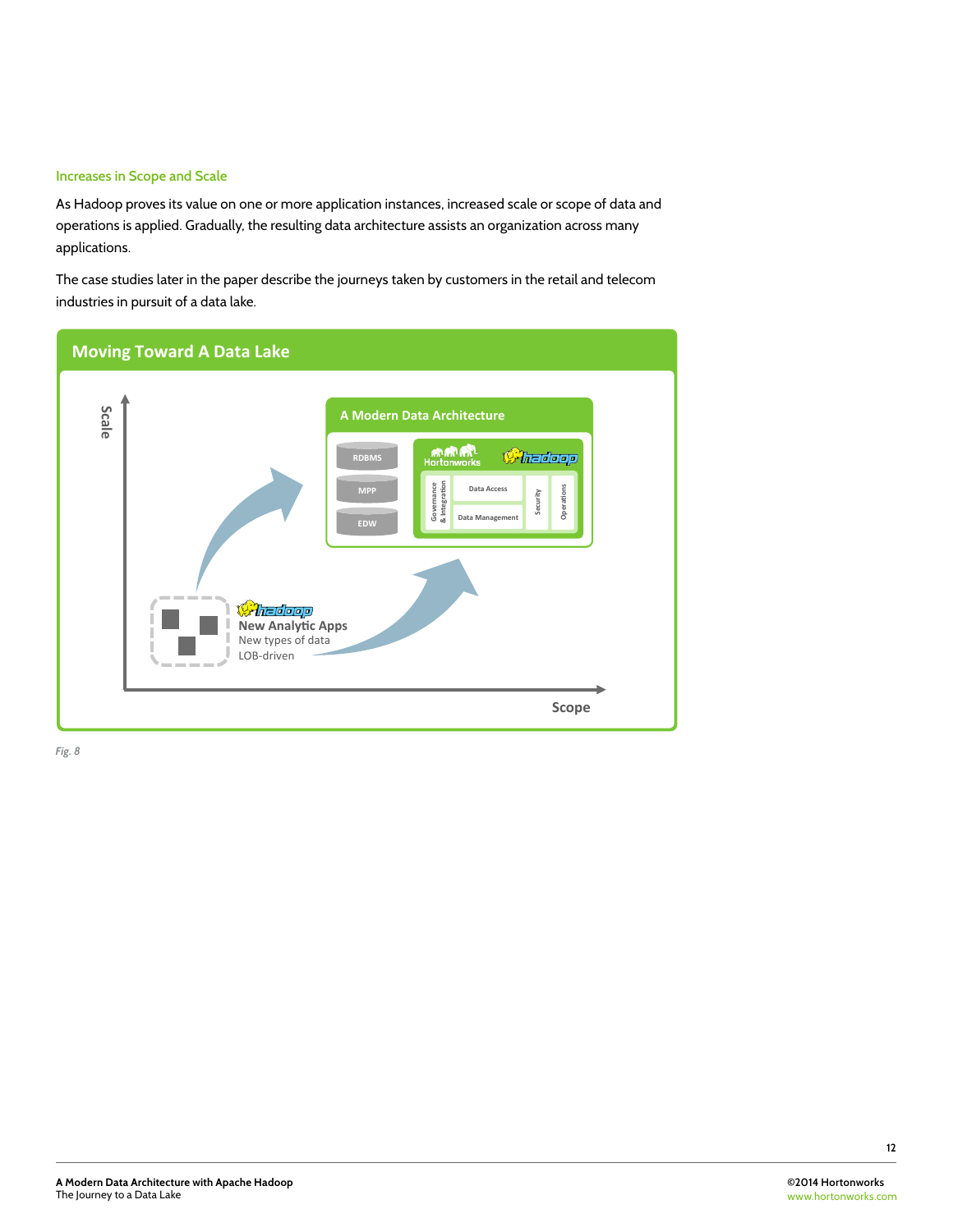#### **Vision of a Data Lake**

With the continued growth in scope and scale of analytics applications using Hadoop and other data sources, then the vision of an enterprise data lake can become a reality.

In a practical sense, a data lake is characterized by three key attributes:

**Collect everything.** A data lake contains all data, both raw sources over extended periods of time as well as any processed data.

**Dive in anywhere.** A data lake enables users across multiple business units to refine, explore and enrich data on their terms.

**Flexible access.** A data lake enables multiple data access patterns across a shared infrastructure: batch, interactive, online, search, in-memory and other processing engines.

#### **The result: A data lake delivers maximum scale and insight with the lowest possible friction and cost.**

As data continues to grow exponentially, then Enterprise Hadoop and EDW investments can provide a strategy for both efficiency in a modern data architecture, and opportunity in an enterprise data lake.



*Fig. 9 A Modern Data Architecture with Apache Hadoop integrated with existing data systems*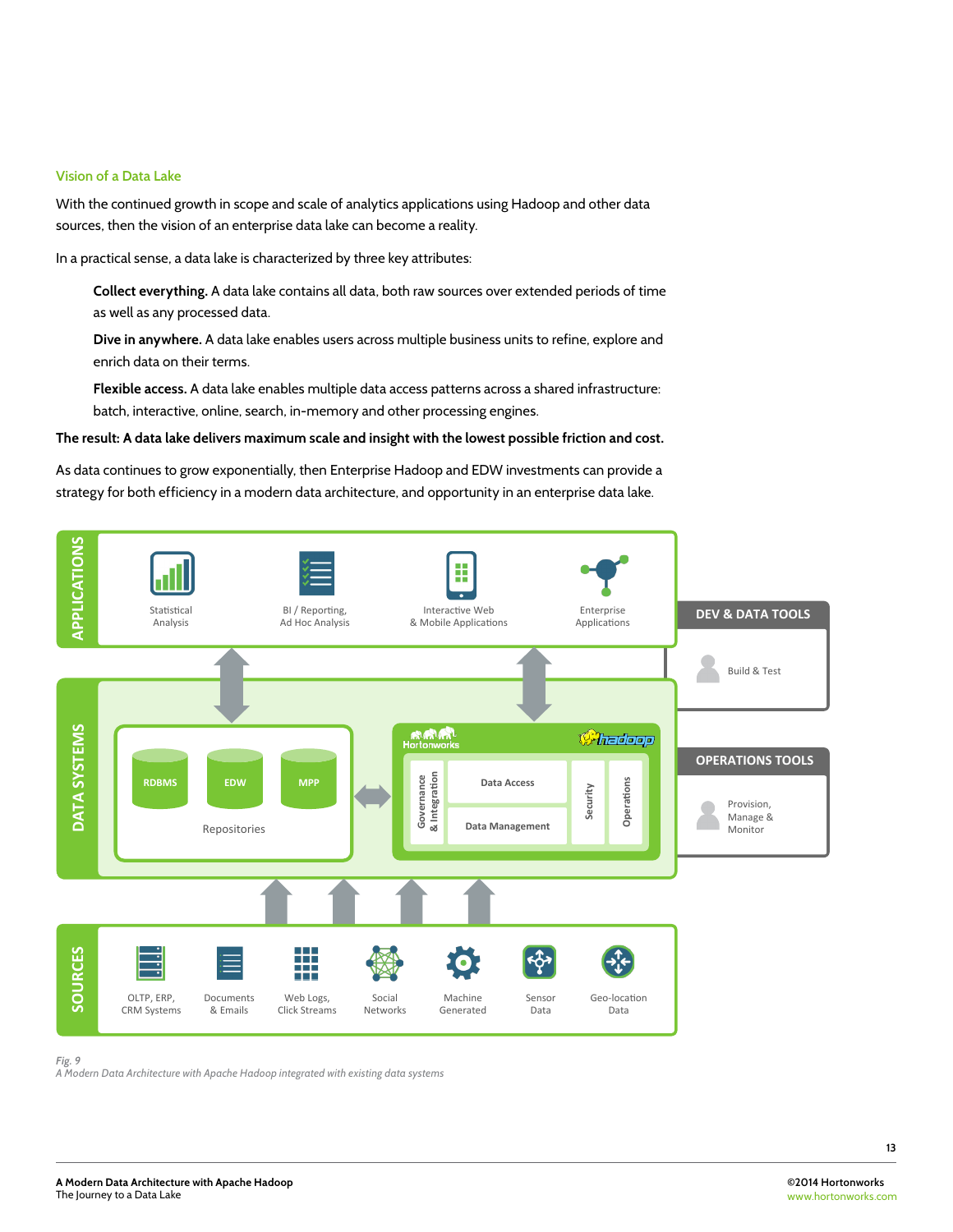### Telecom company creates a 360˚ view of customers

In the telecommunications industry, a single household is often comprised of different individuals who have each contracted with a particular service provider for different types of products, and who are served by different organizational entities within the same provider.

These customers communicate with the provider through various online and offline channels for sales- and service-related questions, and in doing so, expect that the service provider be aware of what's going on across these different touch points.

For one large U.S. telecommunications company, keeping up with the rapid growth in the volume and type of customer data it was receiving proved too challenging, and as a result, it lacked a unified view of the issues and concerns affecting customers. Valuable customer data was highly fragmented, both across multiple applications and across different data stores such as EDWs.

Apache Hadoop 2.0 enabled this service provider to build a unified view of the households it served across all the different data channels of transaction, interaction and observation, providing it with an unprecedented 360˚ view of its customers. Furthermore, Hadoop 2.0 allowed the provider to create an enterprise-wide data lake of several petabytes cost effectively, giving it the insight necessary to significantly improve customer service.

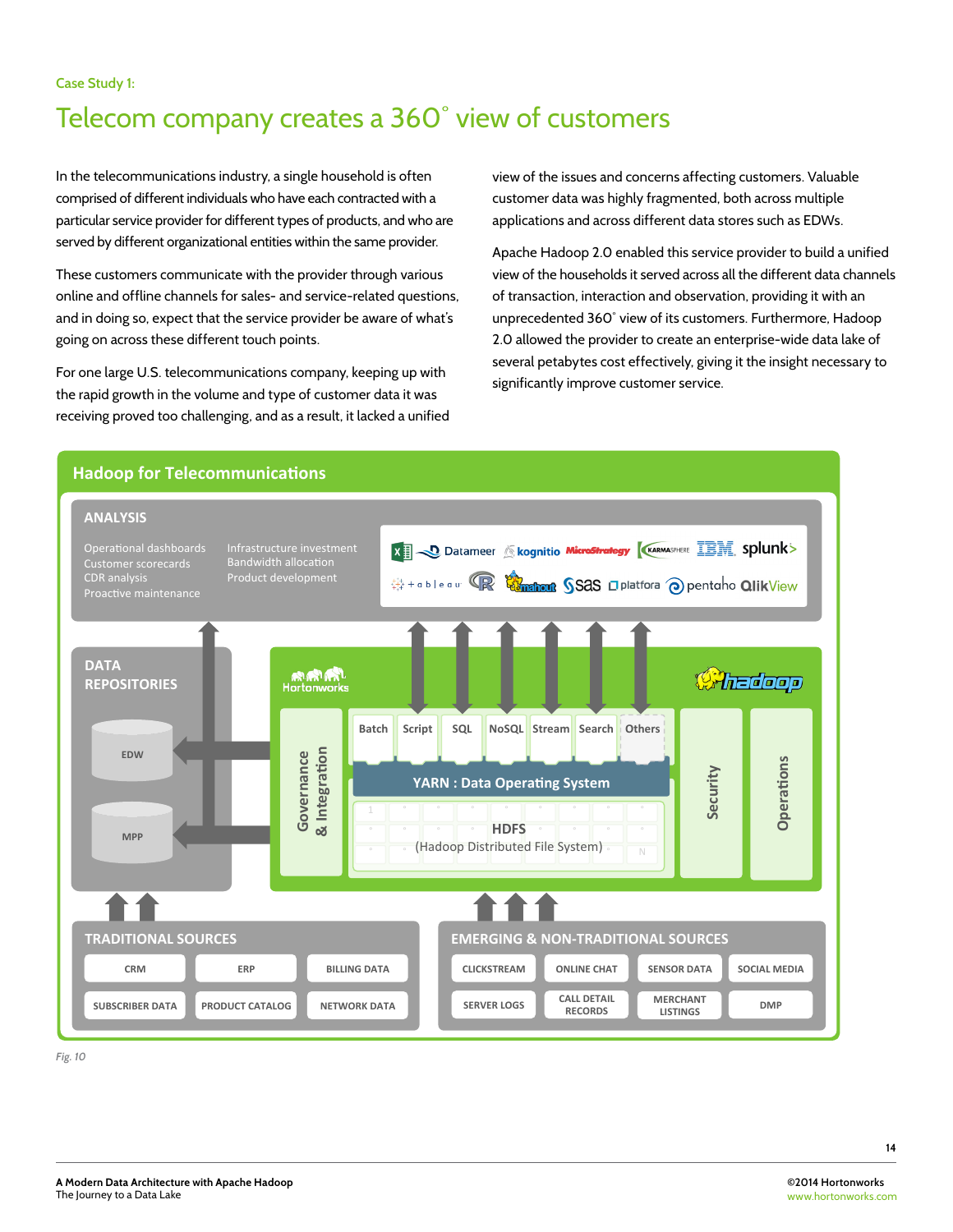**Case Study 2:** 

### Home improvement retailer improves marketing performance

For a large U.S. home improvement retailer with an annual marketing spend of more than \$1 billion, improving the effectiveness of its spend and the relevance of marketing messages to individual customers was no easy feat, especially since existing solutions were ill-equipped to meet this need.

Although the retailer's 100 million customer interactions per year translated into \$74 billion in annual customer purchases, data about those transactions was still stored in isolated silos, preventing the company from correlating transactional data with various marketing campaigns and online customer browsing behavior. And merging that fragmented, siloed data in a relational database structure was projected to be time-consuming, hugely expensive, and technically difficult.

What this large retailer needed was a "golden record" that unified customer data across all time periods and across all channels, including point-of-sale transactions, home delivery and website traffic, enabling sophisticated analytics whose results could then be turned into highly targeted marketing campaigns to specific customer segments.

The Hortonworks Data Platform enabled that golden record, delivering key insights that the retailer's marketing team then used to execute highly targeted campaigns to customers, including customized coupons, promotions and emails. Because Hadoop 2.0 was used to right-size it data warehouse, the company saved millions of dollars in annual costs, and to this day, the marketing team is still discovering unexpected and unique uses for its 360˚ view of customer buying behavior.

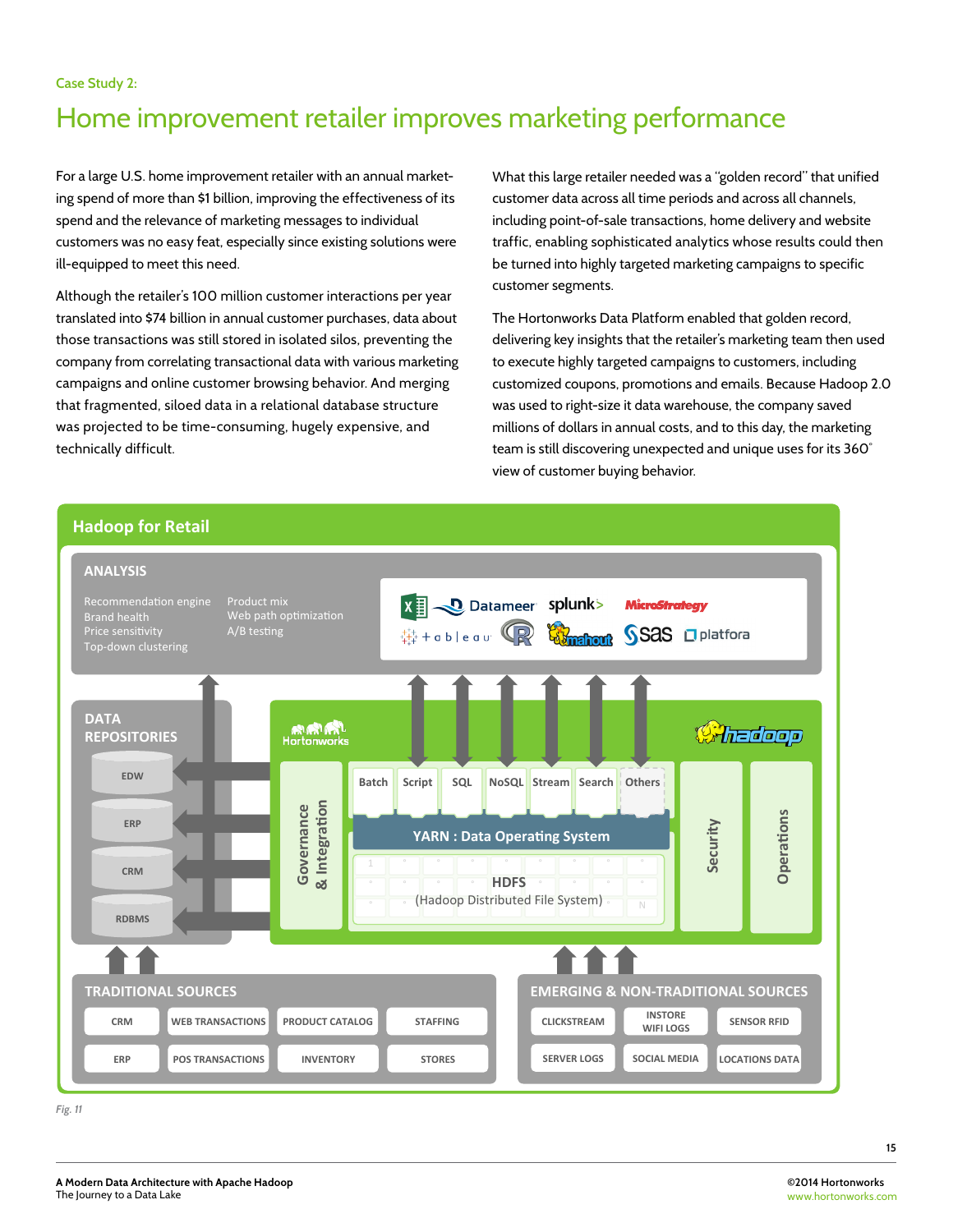### Build a Modern Data Architecture with Enterprise Hadoop

To realize the value in your investment in big data, use the blueprint for Enterprise Hadoop to integrate with your EDW and related data systems. Building a modern data architecture enables your organization to store and analyze the data most important to your business at massive scale, extract critical business insights from all types of data from any source, and ultimately improve your competitive position in the market and maximize customer loyalty and revenues. Read more at http://hortonworks.com/hdp

#### **Hortonworks Data Platform provides Enterprise Hadoop**

Hortonworks Data Platform (HDP) is powered by 100% Open Source Apache Hadoop. HDP provides all of the Apache Hadoop related projects necessary to integrate Hadoop alongside an EDW as part of a Modern Data Architecture.

# **Hortonworks Data Platform**



*Fig. 12*

**RURLIN**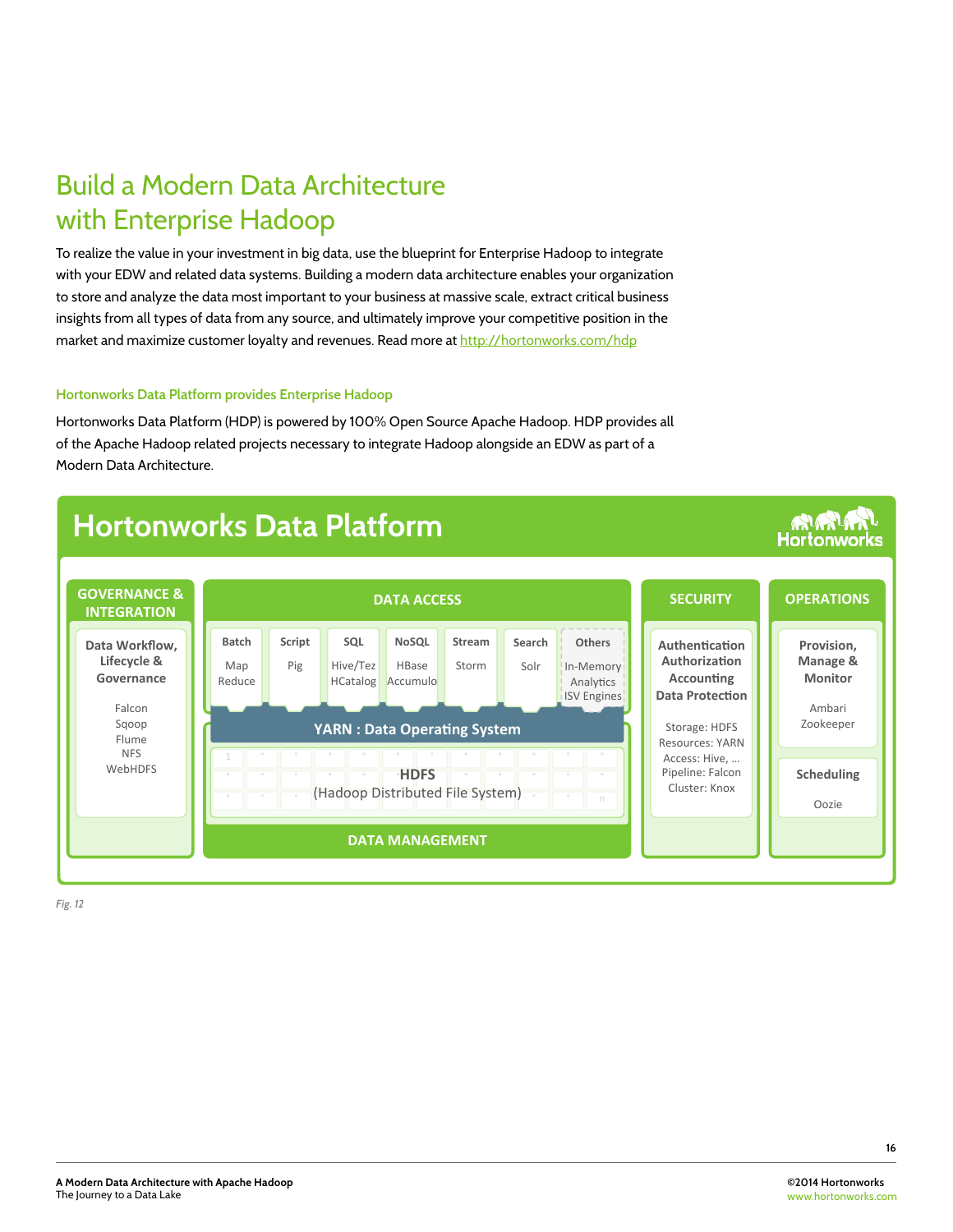#### **HDP provides an enterprise with 3 key values:**

**Completely** Open

**HDP provides Apache Hadoop for the enterprise, developed completely in the open, and supported by the deepest technology expertise.** 

HDP incorporates the most current community innovation and is tested on the most mature Hadoop test suite and on thousands of nodes.

HDP is developed and supported by engineers with the deepest and broadest knowledge of Apache Hadoop.

Fundamentally Versatile

**HDP is designed to meet the changing need of big data processing within a single platform while providing a comprehensive platform across governance, security and operations.** 

HDP supports all big data scenarios: from batch, to interactive, to real-time and streaming.

HDP offers a versatile data access layer through YARN at the core of Enterprise Hadoop that allows new processing engines to be incorporated as they become ready for enterprise consumption.

HDP provides the comprehensive enterprise capabilities of security, governance and operations for enterprise implementation of Hadoop.

**Wholly** Integrated **HDP is designed to run in any data center and integrates with any existing system.**

HDP can be deployed in any scenario: from Linux to Windows, from On-Premise to the Cloud.

HDP is deeply integrated with key technology vendor platforms: Red Hat, Microsoft, SAP, Teradata and more.

#### **Deployment Options for Hadoop**

HDP offers multiple deployment options:

**On-Premise**. HDP is the only Hadoop platform that works across Linux and Windows.

**In-Cloud.** HDP can be run as part of IaaS, and also powers Rackspace's Big Data Cloud, and Microsoft's HDInsight Service, CSC and many others.

**Appliance.** HDP runs on commodity hardware by default, and can also be purchased as an appliance from Teradata.

*Components of Enterprise Hadoop Read more about the individual components of Enterprise Hadoop.* 

*Data Management hdfs yarn*

*Data Access mapreduce pig hive tez hbase accumulo storm hcatalog*

*Data Governance & Integration falcon flume*

*Security knox security*

*Operations ambari*